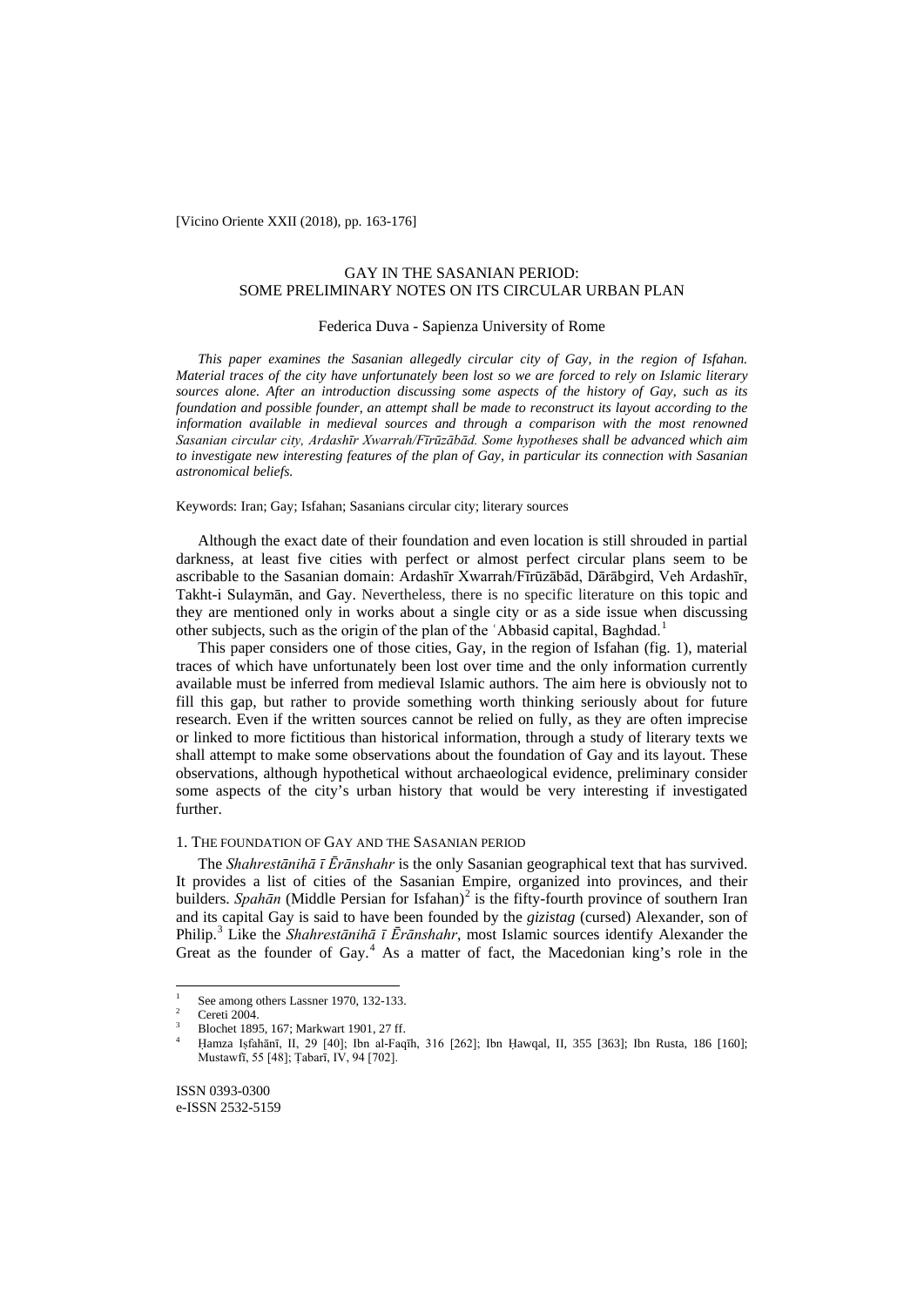foundation of Gay seems to be a mixture of literary *tópoi*, a number of traditions centring around him over the centuries that flow into folklore or myth more than into history. Indeed, many Islamic sources interweave Alexander's role in the genesis of Gay with that of legendary Iranian characters, such as Queen Khumānī, Afrāsyāb or Jamshīd.

Another figure who plays a considerable role in the events of Gay is the Sasanian King Firūz I (4[5](#page-0-3)9-484 CE).<sup>5</sup> He is pre-eminently identified in literary sources as a 're-founder' of the city, a report confirmed by the most authoritative work on Isfahan, the *Kitāb Iṣfahān* of Hamza Iṣfahānī,<sup>[6](#page-1-0)</sup> unfortunately lost but partially preserved in works by other Muslim authors, such as Abū Nuʿaym. He reports that Fīrūz I asked the Byzantine Emperor to send him a physician who could identify the best province of *Ērānshahr* in which to build a new imperial residence. Fīrūz I demanded the physician search high and low for a place where the four fundamental elements of the Zoroastrian cult - fire, water, earth and air - coexist so as to guarantee a long and healthy life.<sup>[7](#page-1-1)</sup> The physician eventually chose the Isfahan province and Fīrūz charged Ādhar Shābūran with the erection of the upper portion of the city wall of Gay, left unfinished since Alexander the Great's time, the step pinnacles and the city gates. The work was accomplished by the architect Farrūkh, son of Bakhtiyar,  $\delta$  one hundred and seventy years before Islam, i.e. around 470-474 CE.<sup>[9](#page-1-3)</sup> In addition, adjacent to the south-western section of the wall of Gay, King Fīrūz established a village called Ādhār Shābūrān as the aforementioned engineer, where he erected a palace along with a superb *paradeisos* and a fire temple he bequeathed to the village. [10](#page-1-4) In fact, Fīrūz died shortly after in the battle against the Ephthalites and his son Kawād I (488-531 CE) made a similar request to another Byzantine physician regarding a favourable place of residence: once again Gay was picked from all the Sasanian cities.

Only two authors diverge slightly from this version: Abū'l-Shaykh replaces Fīrūz I with Khusraw I (531-579 CE) as the re-founder of Gay,<sup>[12](#page-1-6)</sup> while al-Dimashqī instead names Fīrūz I as its factual founder,<sup>[13](#page-1-7)</sup> proving he was aware of the Sasanian origin of the circular city of Gay, although in a more ancient context, and thus much closer to reality than the other authors.

Moving on to historical and archaeological data on the present-day area of Isfahan, at this point of the knowledge acquired there is no doubt that it was frequented as early as prehistoric times, before and during the Elamite kingdoms (III millennium-640 BC) and later (around 750-550 BC).<sup>[14](#page-1-8)</sup> The presence of the river Zāyanda and its geographic position

<span id="page-1-0"></span> <sup>5</sup> <sup>Ḥ</sup>amza Iṣfahānī, II, 41 [55-56]; Māfarrūkhī, 7-8 and 92; Abū Nuʿaym, I, 15 and 34; Mustawfī, 55 [48].

Hamza Isfahānī, II, 41 [55-56].

<sup>7</sup> Abū Nuʿaym, I, 34.

Māfarrūkhī, 7-8.

<span id="page-1-4"></span><span id="page-1-3"></span><span id="page-1-2"></span><span id="page-1-1"></span><sup>&</sup>lt;sup>9</sup> Abū Nuʿaym, I, 15; Māfarrūkhī, 7-8.

Māfarrūkhī, 92.

<sup>11</sup> Abū Nuʿaym, I, 35.

<span id="page-1-6"></span><span id="page-1-5"></span><sup>12</sup> Abū'l-Shaykh, 11. The role of the re-founder of Gay which Abū'l-Shaykh attributed to Khusraw I might be explained by the words of Ibn Rusta: « Le canton d'Ardistan [city today at 110 km northeast of Isfahan] doit sa dénomination à un village, réputé pour un souvenir de gloire insigne: ce fut le lieu de naissance du Sassanide Anushirwan et ce fut de cette bourgade qu'il partit pour se rendre au palais royal et monter sur le trône » (Ibn Rusta 178 [153]).

 $13$  al-Dimashqī, 405.

<span id="page-1-8"></span><span id="page-1-7"></span><sup>14</sup> Herzfeld 1968, 189; Saiedi Anaraki 2011; Salehi 2011; Kazemi 2015, 76-77.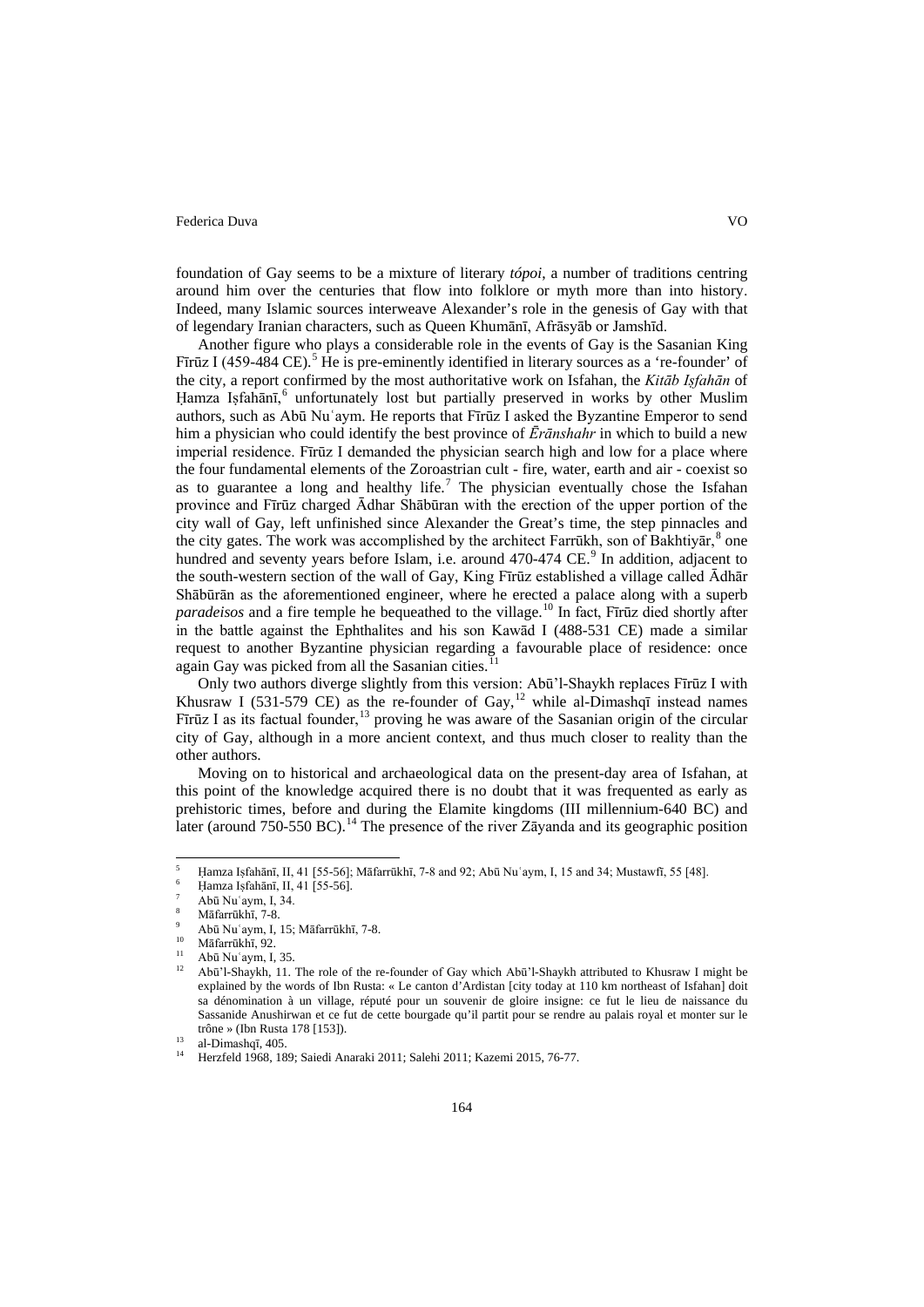XXII (2018) Gay in the Sasanian period: some preliminary notes on its circular urban plan

in a transitional area between the mountains to the west and the Dasht-i Kawīr to the east increased the fame of the Isfahan region, described in most Islamic sources as a particularly healthy place with an excellent climate and fertile lands, where barley, wheat and millet grew and excellent pastures flourished. Thanks to this agricultural wealth and favourable climate, the oasis of Isfahan has always been identified as a strategic territory for settlements and dominated a very large area, since its latitude enabled communication between the northern and southern regions of the Iranian plateau. Many ancient caravan tracks ran through the Isfahan province dating back to the commercial traffic of prehistoric times,<sup>[15](#page-1-1)</sup> particularly exploited in the Parthian and Sasanian periods to the point that King Yazdagird I (399-420 CE) established Jewish communities along the north-southern Iranian trade route (in particular at Shūsh and Shūshtar) in order to consolidate and increase contacts between the southern and northern parts of Iran.<sup>[16](#page-2-0)</sup>

Epigraphic evidence indicates that during the Sasanian period two politicaladministrative entities coexisted in the modern area of Isfahan, Gay and *Spahān*, but only Gay was a proper urban entity, being the principal settlement and administrative centre of the region,<sup>[17](#page-2-1)</sup> while at that time *Spahān* had 'provincial status'. In fact, under the Sasanians Gay became the *shahristan*<sup>[18](#page-2-2)</sup> of the province,<sup>[19](#page-2-3)</sup> a sort of provincial capital or big city, the seat of the local representative of royal power. Gay can be found in Shābūr I's inscription (circa 239-270 CE) at the Kaʾba-yi Zardusht in Naqsh-i Rustam in the list of royal officials, in which a *shahrab* (governor) of Gay is registered.<sup>[20](#page-2-4)</sup>

Three important Sasanian fire temples - Shahr Ardashīr, Zarwān Ardashīr and Mihr Ardash $\bar{x}^{21}$  $\bar{x}^{21}$  $\bar{x}^{21}$  - were found near to Gay, respectively in the villages of Māhrbīn,  $^{22}$  $^{22}$  $^{22}$  Dārak $^{23}$  $^{23}$  $^{23}$  and Ardistān. The Māhrbīn temple is still visible about 10 km west of Isfahan, and today is simply known as *atashgāh*.

Archaeological evidence datable to the Sasanian period in the Isfahan area is growing following research carried out in recent decades. The fortress of Shāhdizh can be found in the southern periphery of the modern city, up on the Kuh-i Suffa. It may be part of a wide and complex fortified system spread throughout the Isfahan region, which has recently undergone archaeological excavations that attest the presence of remains with Sasanian architectural features.<sup>[24](#page-2-8)</sup> Moreover, in the 2000s some excavations were carried out at Tepe Ashraf, near the shore of the Zāyanda river and adjacent to the Sasanian Shahristān bridge,

Salehi 2011.

<span id="page-2-0"></span><sup>&</sup>lt;sup>16</sup> Fischel 1953, 112; Pourshariati 2012, 10.

 $^{17}$  Mochiri 1977, 256.

<span id="page-2-2"></span><span id="page-2-1"></span><sup>18</sup> The word is composed by *shahr* ([seat of] 'power/royalty') and -*stāna* (locative suffix) and derives from Middle Persian *shahrestān*, even if it is possible it goes back to Ancient Persian *\*xšaça-stāna*. See De Blois 1997, 220.

<sup>&</sup>lt;sup>19</sup> Ibn Rusta, 176 [152].

<span id="page-2-4"></span><span id="page-2-3"></span><sup>&</sup>lt;sup>20</sup> Huyse 1999, I, 59-60.<br><sup>21</sup> Homze el Jefebēnī J

<span id="page-2-5"></span><sup>&</sup>lt;sup>21</sup> Hamza al-Iṣfahānī, I, 27 [38].

<span id="page-2-7"></span><span id="page-2-6"></span><sup>&</sup>lt;sup>22</sup> Ibn Ḥawqal, II, 357 [365]; Mas ūdī, IV, 47.

<sup>&</sup>lt;sup>23</sup> Mustawfi, 57 [50].

<span id="page-2-8"></span>Saiedi Anaraki 2011, 24.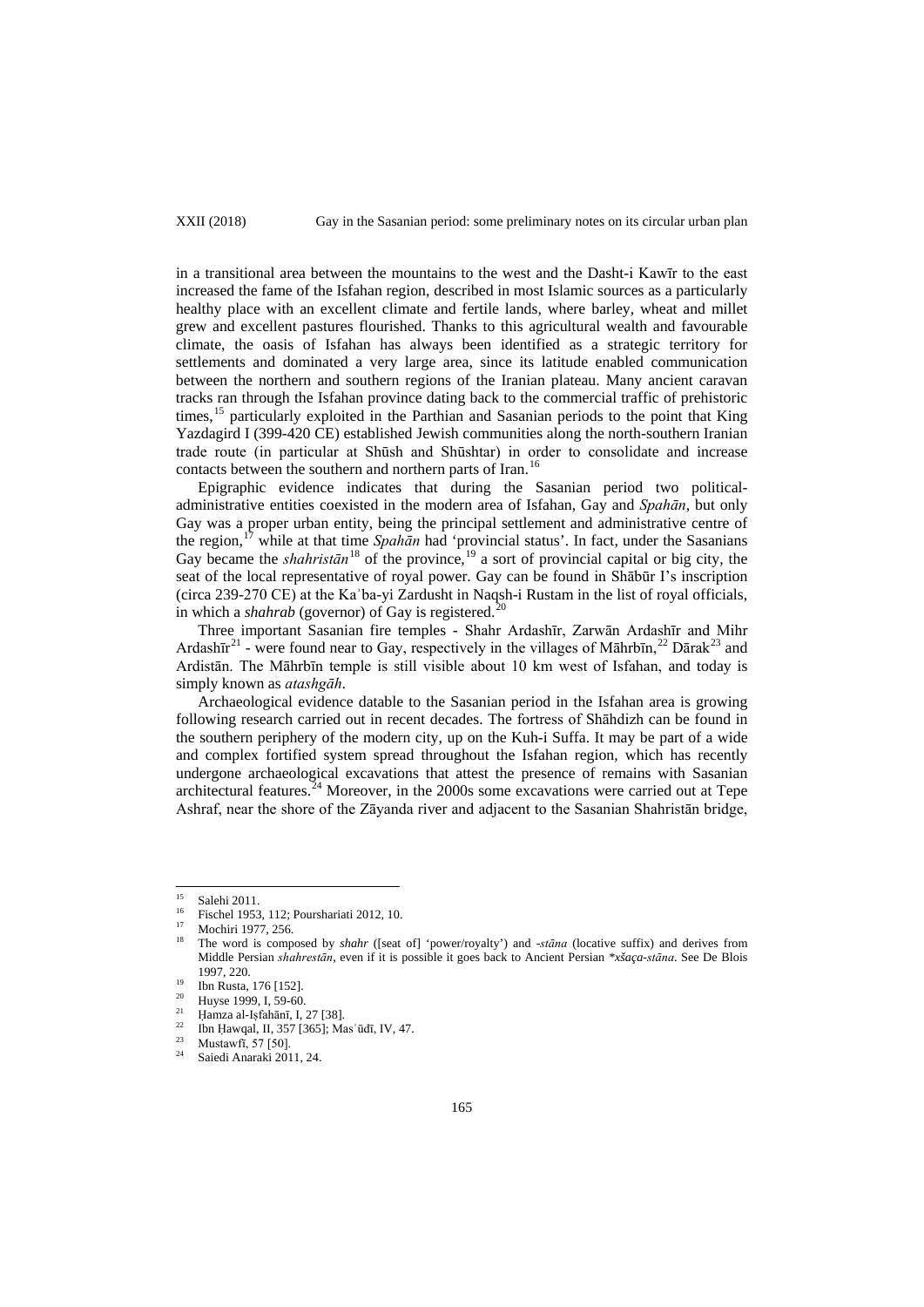during which Parthian layers were brought to light along with a building with stone-block foundations and solid earth brick walls dated to the Sasanian period.<sup>[25](#page-2-0)</sup>

Although this is not the right place to deal with the identification of the actual founder of Gay, it is still possible to make few observations in this regard.

The emphasis Islamic literary sources place on Fīrūz I's involvement in the foundation of Gay might suggest that he was responsible for the city being built. However, there are three facts that make it implausible that Fīrūz I was its founder: the inscription on the aforementioned Ka'ba-yi Zardusht dated to the  $3<sup>rd</sup>$  century CE, the presence of a Nestorian Episcopal seat at Gay since at least 430  $CE^{26}$  $CE^{26}$  $CE^{26}$  and the attestation of a profitable mint in Gay since the reign of Bahrām IV (388-399 CE).<sup>[27](#page-3-1)</sup> Consequently, there are two different possibilities. Firstly, it can be argued that the sovereign actually 're-built' the city, thus accepting what most Islamic sources state, and only restored some parts of the urban fortifications. Alternatively, the patronage of Fīrūz I might be a later supposition. Indeed, it is interesting to observe that literary sources assigning the circular walls to Fīrūz I are all contemporary to or later than ʿAḍud al-Dawla (949-983 CE), the Buyid sovereign who renamed the Sasanian circular city of Ardashīr Xwarrah *Fīrūzābād*. The meaning of the name is still under discussion: the etymology could signify both 'Victory town'<sup>[28](#page-3-2)</sup> or 'Fīrūz's abode', alluding to the Sasanian king Fīrūz I. In the  $10<sup>th</sup>$  century was the urban circular model of Fīrūzābād, actually constructed by Ardashīr I (224-241 CE), believed to have been built by Fīrūz? If so, was a similar association also made for Gay? On the basis of some striking urban similarities between Gay and Fīrūzābād, which will be discussed in the next paragraph, it might be hypothesised that they had the same patron, i.e. Ardashīr I. According to Ṭabarī, Ardashīr I arrived in the region of Isfahan and killed the local king Shādh-sābūr as he proceeded to expand his power beyond Fars, but before his conflict with Artabanus V, the last of the Arsacid dynasts.<sup>[29](#page-3-3)</sup> Tabar<del>i</del> does not mention a governor being appointed on that occasion, but as soon as the reign of Ardashīr's son, Shāpūr I, there was already a *shahrab* of Gay.

Nevertheless, although this is an exciting hypothesis, with no other evidence the question of the real founder of Gay remains open.

## 2. THE LAYOUT OF GAY

Unfortunately, there is no archaeological data of the circular city of Gay, which was slowly abandoned over two centuries following the Islamic conquest and replaced by the neighbouring 'Abbasid city of Yahūdiyya (the prodromal Isfahan, founded in 767 CE,<sup>[30](#page-3-4)</sup> 2

<sup>&</sup>lt;sup>25</sup> The archaeological data concerning the excavations on Tepe Ashraf, still in progress, have never been published by Jafari-Zand. Information provided here are taken from interviews given by the same archaeologist in several newspapers available online.

<span id="page-3-5"></span><span id="page-3-0"></span>The Isfahan province became very important for the Christian community as early as the  $5<sup>th</sup>-6<sup>th</sup>$  centuries, since the Nestorian Episcopal seat was in Gay. The diocese was subordinate to that of Elam and in 794-795 we still find in the letters of Patriarch Timothy I (727-823 CE) the Nestorian office of 'bishop of Jayy' جي, an Arabisation of the Middle Persian Gay (Markwart 1901, 30).

<span id="page-3-1"></span><sup>27</sup> Mochiri 1977, 257; Cereti 2004.

<span id="page-3-3"></span><span id="page-3-2"></span> $\frac{28}{29}$  Barthold 1984, 159.

 $\frac{29}{30}$  Tabarī, 5, 12 [818].

<span id="page-3-4"></span>Duva 2017.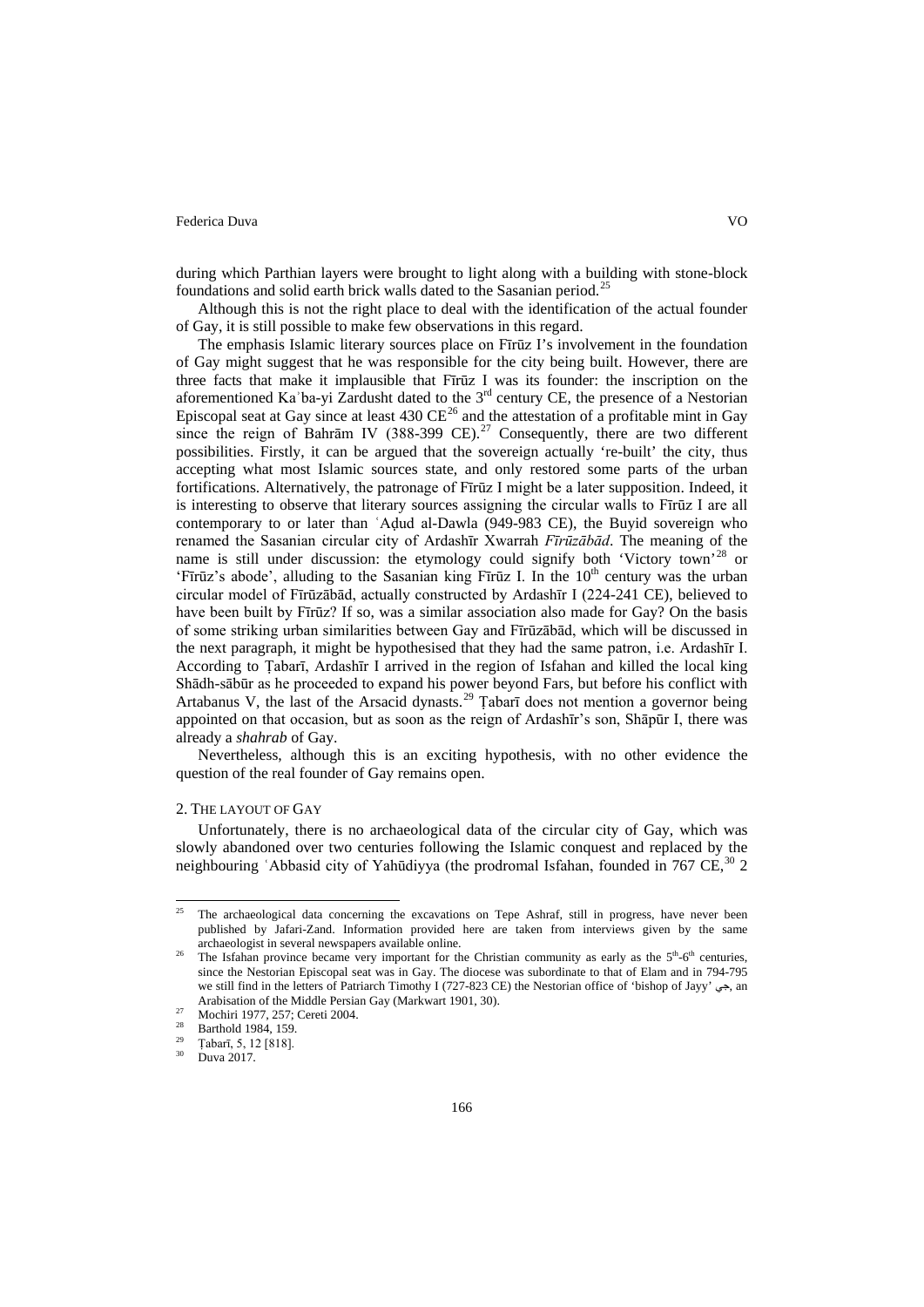miles away from Gay),<sup>[31](#page-3-5)</sup> and subsequently obliterated by building activities over the following centuries. In any case, some distinct construction features or measurements of Gay's urban layout can still be inferred from the descriptions left by some Islamic literary sources.

Ibn Rusta, a geographer who was born and grew up in Isfahan in the  $10<sup>th</sup>$  century, seems to record the most detailed account of Gay. He describes Isfahan, its districts and Gay, and includes some different measurements for the latter personally calculated by the astronomer Muḥammad ibn Ludda Iṣfahānī who stated as follows:

« Je me suis évertue, dit-il, de la connaître et d'en prendre les mesures. Je calculai que sa circonférence était de 1000 perches, ce qui équivaut à 6000 coudées, ou encore à une demi-parasange, puisque la parasange est égale à 12000 coudées. La superficie de la cité est de 2000 arpents de dihqan : en effet, le diamètre est de 320 perches, et si l'on multiplie la moitié du diamètre par la demi-circonférence, on obtient un total de 80.000 perches, ce qui est l'équivalent de 2000 arpents. Le rempart est garni de cent tours et percé de quatre portes, lesquelles sont : le bab Khur ; le bab Isfidj ; le bab Tirah ; et le bab Yahudiyya. J'ai contrôlé personnellement à l'extérieur de la muraille les distances qui séparent les portes les unes des autres. De la porte de Khur à la porte Yahudiya il y a 1100 coudées et dix-huit tours de la porte à la porte de Tirah, 2200 coudées et vingt-trois tours; de la porte de Tirah à la porte d'Isfidj 1300 coudées et vingt-quatre tours ; de la porte d'Isfidj à la porte de Khur, 2400 coudées et trente-cinq tours. Si l'on en croit certains livres perses la ville d'Ispahan avait une longueur de 1750 coudées sur une largeur de 2625, ce qui donne une surface de 1825 arpen de dihqan ; la circonférence était de 7100 coudées, ce qui fait en perches 1183. Mais les mesures que j'ai prises moi-[32](#page-4-0) même sont plus justes ».

Abū'l-Shaykh, Ibn Khurdādhba, Māfarrūkhī and Ibn Ḥawqal also briefly deal with Gay. Abū'l-Shaykh and Ibn Khurdādhba confirm the same number of towers as Muhammad ibn Ludda Iṣfahānī's account, while only Ibn Ḥawqal records 365 towers in total.<sup>[33](#page-4-1)</sup> Māfarrūkhī and Abū Nuʿaym report a different name for both *bāb al-Yahūdiyya*, i.e. *bāb Gushbar*, and *bāb Isfīj*, known alternatively as *bāb Māh*. They further add that one of the gates bore an inscription recording the amount of 600,000 *dirham* as having been spent on workers' and artisans' wages before the works were even completed. $34$  Nonetheless, despite the alterations, omissions or misinterpretations probably due to a different transmission chain, all these authors seem to rely for the description of Gay on a more ancient common work, most probably the *Kitāb Iṣfahān* of Ḥamza Iṣfahānī.

<sup>&</sup>lt;sup>31</sup> Ibn Ḥawqal, II, 354 [362]. Two theories on the possible geographical location of Gay, with which the present author does not agree, have been advanced respectively by Golombeck 1974 and Kazemi 2014.

<span id="page-4-0"></span><sup>&</sup>lt;sup>32</sup> Ibn Rusta, 187 ff [160 ff]. In the 10<sup>th</sup> century the primitive nucleus of Isfahan (the city of Yahūdiyya) was already formed. It lay 2 miles from Gay/Jayy, still visible and inhabited at that time, although by then most of the populace was living in the village of Shahristān, the 'suburb' of the Sasanian round city.

<span id="page-4-3"></span><span id="page-4-2"></span><span id="page-4-1"></span><sup>33</sup> Abū'l-Shaykh, 11; Ibn Khurdādhba, 161; Ibn Ḥawqal, II, 355 [363].

<sup>34</sup> Māfarrūkhī, 92-93; Abū Nuʿaym, I, 15.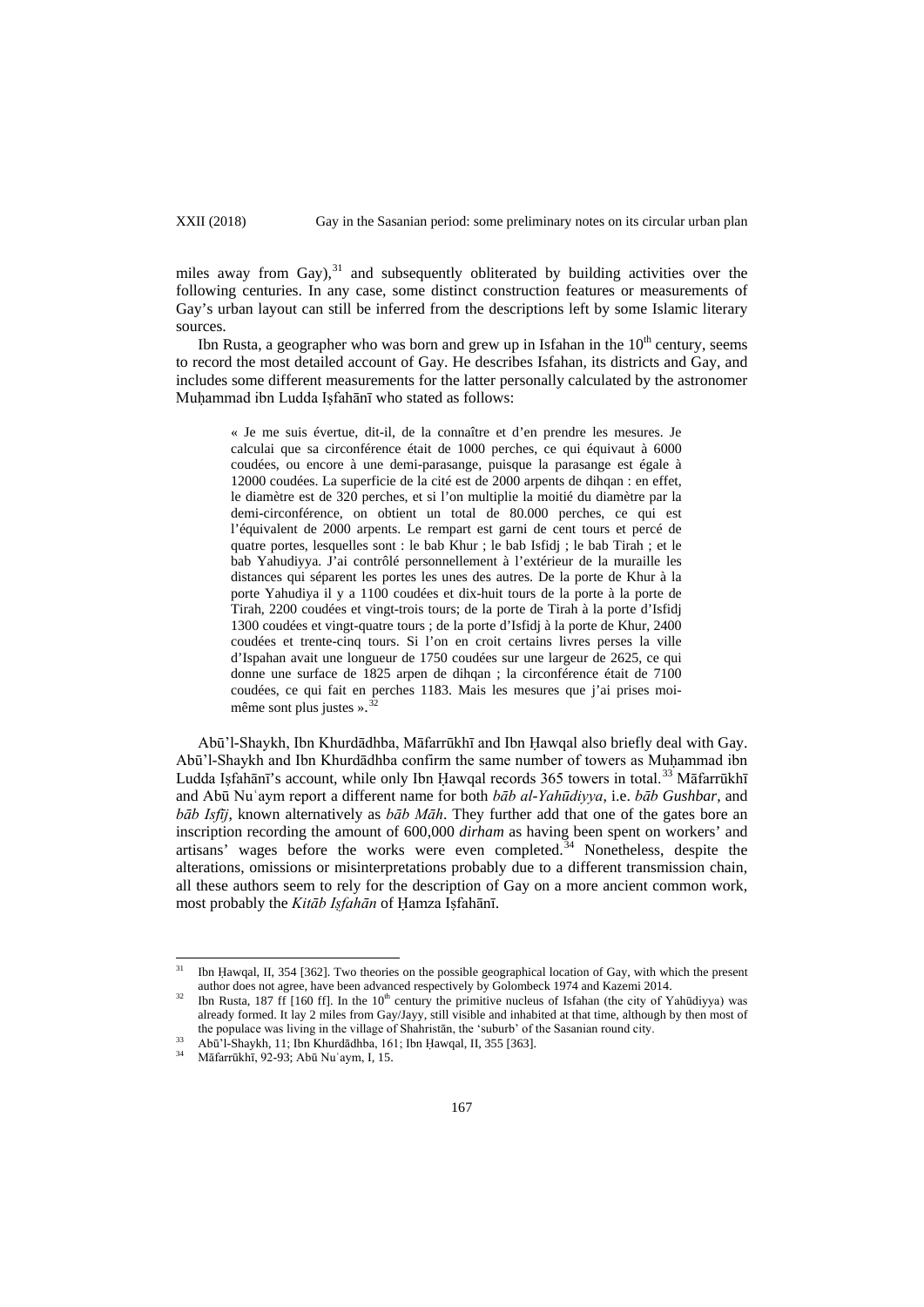Hence, the city's perimeter corresponded to 6000 cubits or 1000 perches. First of all, since we shall make some conversions from cubits to metres, a brief digression on the value of the cubit is deemed necessary. In fact, a considerable number of different cubits were in common use in the *dār al-Islām* throughout the centuries, all based on the Nilometer cubit of the year 861, which on average measures 54.04 cm. Among all these values, only two types of cubit can be taken into account here, proving to be more suitable to our historical and geographical context: the legal cubit (*al-dhirāʿ al-sharʿiyya*) measuring 49.8 cm, established at the time of caliph al-Maʾmūn (813-833 CE) in Baghdad as some 48.25 cm; the Persian cubit, generally called *gaz*, which corresponded in the Middle Ages either to the legal cubit of 49.8 cm or the Isfahan cubit of 79.8 cm.

We shall arbitrarily use the legal cubit to calculate the following measurements of the city of Gay, since it is roughly contemporary to the time of the aforementioned Islamic authors, i.e. the late ʿAbbasid and Buyid periods.

Consequently, the perimeter of Gay's circular fortifications can be calculated as approximately 3 km (6000  $\times$  49.8 cm), a distance that matches the 320 perches of the diameter, since we gave one perch a value of around  $3.2 \text{ m}^{35}$  $3.2 \text{ m}^{35}$  $3.2 \text{ m}^{35}$  for a total of ca. 1024 m. The aforementioned Muslim authors also inform us of how many cubits made up the span between the four gates. For Abū'l-Shaykh the total was 5900 cubits, for Ibn Rusta 7000 cubits, and for Abū Nuʿaym 4900 cubits. Although Abū'l-Shaykh's measurement seems closer to the 6000 cubits of the whole perimeter, the total length of the circumference must also include the projection of the  $100-104^{36}$  $100-104^{36}$  $100-104^{36}$  towers, and  $100$  cubits of difference does not seem enough to factor in this element. Instead, the 7000 cubits as the sum of the spans recorded by Ibn Rusta exceeds the total perimeter. Therefore, only the remaining 1100 cubits (i.e. 6000 − 4900; around 548 m) of Abū Nuʿaym's account allow comprising the overhang of the bastions in the calculation of the perimeter, assigning circa 5 m to each tower.

For the sake of completeness, it is noted here that in reporting the measurements of the city of Gay, Abū'l-Shaykh, Ibn Rusta and Abū Nuʿaym curiously provided two measurements - length and width - which do not belong to a circular form, which the walls of Gay had. The three authors insert the length and width measurements into the passage in which Muḥammad ibn Ludda Iṣfahānī describes Gay and assigns them to other mathematicians complaining about their wrongness. Ibn Rusta reports a length of 1500 cubits and a width of 2625 cubits; instead, both Abū'l-Shaykh and Abū Nuʿaym report a length of 1500 cubits and a width of 1752 cubits. These measurements surely cannot match a circle, but rather the major axis and lower axis of an ellipse: the longer one was 1752 cubits, i.e. about 872 m, and the shorter one 1500 cubits, about 747 m. We certainly trust Muhammad ibn Ludda Isfahānī when he stated that these measurements are wrong, but it is also intriguing to wonder whether the city had an internal wall, slightly ellipsoidal, whose major and minor axes were 872 m and 747 m, respectively, and whose perimeter can be reckoned as approximately  $2.5 \text{ km.}^{37}$  $2.5 \text{ km.}^{37}$  $2.5 \text{ km.}^{37}$  Thus in a completely hypothetical case, the fortifications of the city would have had a perfectly circular shape outside, giving a

<span id="page-5-2"></span> $35$  Arioli 1979, 65.

<span id="page-5-1"></span><span id="page-5-0"></span><sup>36</sup> 100 in Abū'l-Shaykh, 100 in Ibn Rusta, 104 in Abū Nuʿaym.

The following formula was used to calculate the perimeter of the ellipse:  $p \approx 2\pi \sqrt{\frac{a^2 + b^2}{2}}$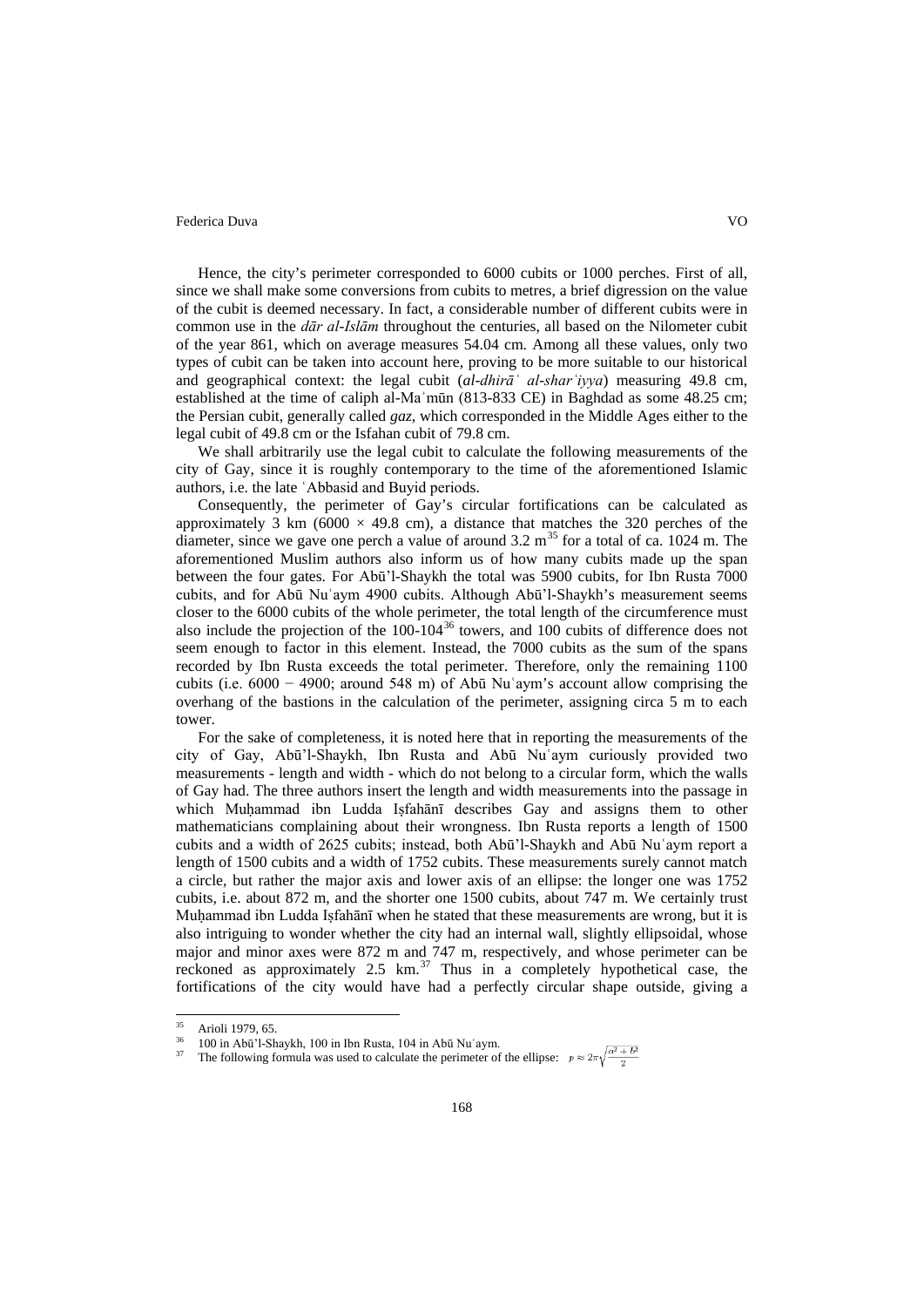XXII (2018) Gay in the Sasanian period: some preliminary notes on its circular urban plan

diameter of 320 *qaṣaba*, and a second concentric minor wall - as in Fīrūzābād, Dārābgird, Baghdad. The interval between the two walls (the so-called *faṣīl*) would have therefore spanned between ca. 76 m and 140 m.

Although the circular city has been completely lost, some solar-astronomical considerations in the establishment of Gay can be reconstructed based on literary sources.<sup>[38](#page-5-2)</sup> We know that the city walls were pierced by four gates. Islamic authors do not specify their precise location along the wall's circumference, but it can still be deduced from a curious account of a distinct feature of Gay's urban layout recorded in the sources.<sup>[39](#page-6-0)</sup> When the sun reached the 'first degree' of the Tropic of Capricorn dawn was visible through the Khūr Gate and sunset through the Yahūdiyya Gate, while when the sun reached the 'first degree' of the Tropic of Cancer dawn was visible through the Isfīj Gate and sunset through the Ṭīrah Gate.[40](#page-6-1) As a result, the sun's orbit was always at the right distance in both summer and winter and the heat felt varied during the different months, thus benefiting corporal and spiritual wellness.

This phenomenon is due to the inclination of the Earth's rotation axis, which causes the point at which the sun rises not to be absolute as is, instead, the 'conventional position' of the cardinal points. At first glance, it is not clear what the literary sources mean by 'first degree', but it is evident that the four gates were positioned by means of precise mathematical and astronomical calculations so that the rise and fall of the sun could pass through the four entrances depending on the different seasons of the year.<sup>[41](#page-6-2)</sup> According to the passage above, in general terms it can be said that the Khūr and Isfīj Gates were certainly positioned on the semi-circumference facing east, since the dawn was visible from both. Instead, the Yahūddiyya and Ṭīrah Gates were on the semi-circumference facing west. We can also say with some confidence that the two pairs of doors were likely symmetrical to the north-south axis of the walls, but their exact position depends on the latitude on which the city was positioned.

Following a closer examination, it appears that this astronomical peculiarity of the urban layout of Gay strongly calls to mind the following passage taken from the fifth chapter of the *Bundahishn*: [42](#page-6-3)

«Of Mount Alburz it is declared, that around the world and Mount Terak, which is the middle of the world, the revolution of the sun is like a moat around the world; it turns back in a circuit owing to the enclosure (var) of Mount Alburz around Terak. As it is said that it is the Terak of Alburz from behind which my sun and moon and stars return again. For there are a hundred and eighty apertures (rojin) in the east, and a hundred and eighty in the west, through Alburz; and the sun, every day, comes in through an aperture, and goes out

Two articles published by Kazemi in 2014 and 2016 deal with the astronomical implications of Sasanian constructions. In the first article the author focuses in particular on the city of Gay and the Sarvistān.

<sup>39</sup> Abū Nuʿaym, I, 16; Ibn Rusta, 187 [161]; Māfarrūkhī, 92.

<span id="page-6-2"></span><span id="page-6-1"></span><span id="page-6-0"></span><sup>40</sup> Ibn Rusta, 179 [154].

<span id="page-6-4"></span><sup>41</sup> A first attempt at reconstructing the walls of Gay was proposed by Lisa Golombek as part of a series of studies on the city of Isfahan. Golombek's model shows the Khūr Gate in the northeast, the Yahūdiyya Gate in the northwest, the Ṭīrah Gate in the southwest, and finally the Isfīj Gate in the southeast (Golombek 1974, fig. 2).

<span id="page-6-3"></span>Encyclopaedic collection of Zoroastrian cosmogony and cosmology.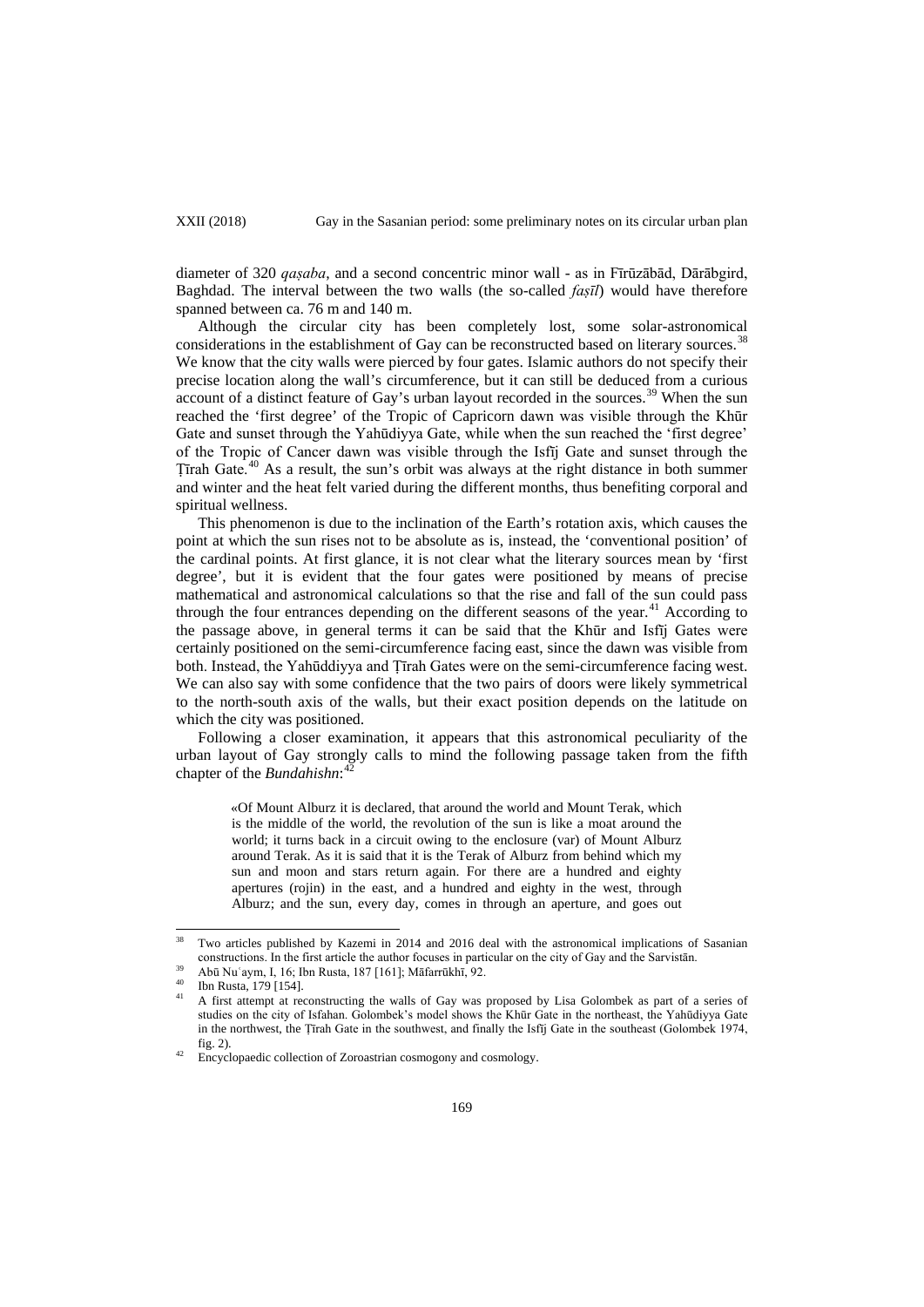through an aperture; and the whole connection and motion of the moon and constellations and planets is with it: every day it always illumines (or warms) three regions (karshwar) and a half, as is evident to the eyesight. And twice in every year the day and night are equal, for on the original attack, when it (the sun) went forth from its first degree (khurdak), the day and night were equal, it was the season of spring; when it arrives at the first degree of Kalachang (Cancer) the time of day is greatest, it is the beginning of summer; when it arrives at the sign (khurdak) Tarachuk (Libra) the day and night are equal, it is the beginning of autumn; when it arrives at the sign Vahik (Capricorn) the night is a maximum, it is the beginning of winter; and when it arrives at Varak (Aries) the night and day have again become equal, as when it went forth from Varak. So that when it comes back to Varak, in three hundred and sixty days and the five Gatha days, it goes in and comes out through one and the same aperture; the aperture is not mentioned, for if it had been mentioned the demons would have known the secret, and been able to introduce disaster».<sup>[43](#page-6-4)</sup>

Thus, the points referred to in the sources as 'first degree' of the Tropic of Capricorn and 'first degree' of the Tropic of Cancer represent the winter solstice and the summer solstice, respectively.

Consequently, the exact degree of the sun at dawn and sunset during the winter and summer solstices has been established through a simulation using planetarium software.<sup>[44](#page-7-0)</sup> The simulation was performed by setting the space and time coordinates: the location was set as modern Isfahan (32°39' N 51°40' E). At winter solstice, when the sun reaches the Tropic of Capricorn, the sun rises with an azimuth of  $118^{\circ}$  and sets at  $242^{\circ}$  and so the dawn was visible at Gay at 28° south of east and the sunset at 28° south of west. As for the summer solstice, when the sun reaches the Tropic of Cancer, we find values specular to those just indicated: the sun rises with an azimuth of  $62^\circ$ , i.e.  $28^\circ$  to the north of east, and sets at 28° north of west, with an azimuth of 298°. Therefore, the four gates were not at the vertexes of a square inscribed in the circumference of the walls, but rather at the vertexes of an isosceles trapezoid, with the bases positioned in an east-west direction and the tops in a north-south direction. If we imagine the city from above as seen on a map and the circle that defined it as a compass, we can place the four gates as follows: the Khūr Gate towards the southeast (28°) and the Isfīj Gate towards the northeast (28°), the Yahūdiyya Gate towards the southwest  $(28^{\circ})$  and the Țīrah Gate towards the northwest  $(28^{\circ})$ .<sup>[45](#page-7-1)</sup> Nevertheless, we have said that the distance between the four gates reported in the literary sources was not perfectly equidistant, and the number of cubits separating the four gates differed from one to another. Considering the measurements given by Abū Nuʿaym as the most accurate, as already stated, the distance slightly increased between the Isfīj and Khūr Gates (1400 cubits), and between the Isfīj and Ṭīrah Gates (1300 cubits), in comparison to the 1100 cubits between the other two pairs. Thus, the gates were not placed perfectly on the coincidence of the 28° corners formed by the two solstices: the Khūr Gate should be

<span id="page-7-2"></span> <sup>43</sup> *Bundahishn*, V.3-7 (West edition).

<span id="page-7-0"></span><sup>&</sup>lt;sup>44</sup> stellarium.org/it/ (last accessed 26/06/2018).

<span id="page-7-1"></span><sup>45</sup> The association between Tīr and the summer solstice is reiterated in the Zoroastrian calendar where the month of Sirius, called *Tīr*, is the one that begins with the summer solstice, when the sun is in the sign of Cancer.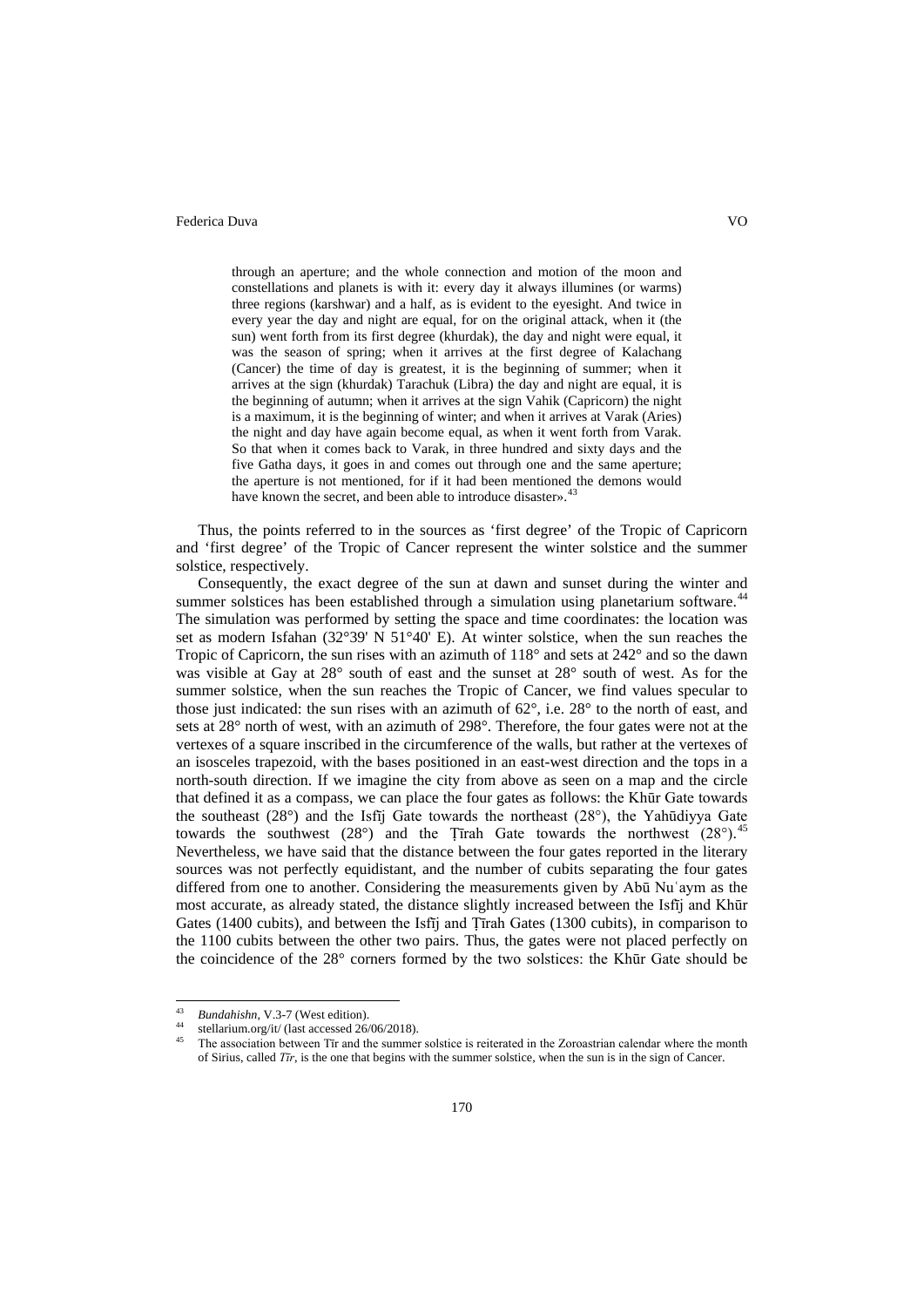moved some degrees southward to broaden the chord that separated it from the Isfīj Gate and to shorten the chord that divided the Yahūdiyya Gate and the Khūr Gate.

Confirmation that the *bāb al-Yahūdiyya* and the *bāb Khūr* were located on the southern section of the circumference comes from Ibn Rusta's account. In fact, he records the opening of a new gate in the city wall after the advent of Islam,  $46$  stating that Muhammad ibn Maḥmud opened the *bāb al-jadīd*, 'the new gate' - with a single swing unlike the other entrances - blocking the Khūr Gate off. [47](#page-8-0) The choice did not follow mathematical or astronomical calculations, but logistical ones, as the new gate was the most suitable access to the city and the fastest way to reach the Zāyanda Rūd, being the closest to the river. In addition, we know from Ibn Ḥawqal that the village of Karīna, located just off the Khūr Gate where the Nawrūz celebration was held in his time, was situated along the river.<sup>[48](#page-8-1)</sup>

The information about Gay deduced so far in this paper through the study of historical texts allows a strict comparison between Gay and the other Sasanian 'circular or almost circular' cities. In particular, the city of Ardashīr Xwarrah/Fīrūzābād displays some strict similarities. It is the only perfectly circular Sasanian city with a certain date that still exists,<sup>[49](#page-8-2)</sup> whose attribution to the reign of the first Sasanian King Ardashir I is not disputed among scholars.

The fortifications of Fīrūzābād consist of two concentric walls, an internal one and a second external one; a moat about 30 m wide divides the two city walls and six openings are located along the walls. The innermost city wall has a diameter of 1.8 km, a measurement that coincides with the ancient *mil*. Considering the width of the moat, the outer wall has a diameter of about 1.95 km. Four of the openings are placed at the four cardinal points and coincide with the intersection between the two axes currently visible and the two walls; in addition, a further opening to the south and another to the north have been documented (fig. 2). Istakhrī and Ibn Hawqal report that the *bāb Mihr* was positioned to the east, the *bāb Ohrmazd* to the north, the *bāb Bahrām* to the west and, lastly, the *bāb*  Ardashīr to the south.<sup>[50](#page-8-3)</sup> An internal radial system cut the city area by means of two main orthogonal axes - as a sort of *cardo* and *decumanus.* The extreme geometrical precision of the city plan was such that the two axes were perfectly orthogonal crossing in the centre of the circumference where the Tirbāl, a spiral tower-like structure, stood.<sup>[51](#page-8-4)</sup>

In light of the foregoing, it can be argued that Gay and Fīrūzābād shared at least two main urban features: the shape of the external fortification - a perfect circle - and the presence of four principal gates along the walls. Nevertheless, there are two more facts to consider.

First of all, Ibn Rusta and Ḥamza Iṣfahānī inform us of a huge building that stood in the centre of Gay, specifically on the *ark*: a *quhandiz* named *Sārūq* or *Sārūya* that was still visible at least in the  $10<sup>th</sup>$  century.<sup>[52](#page-8-5)</sup> Hence, Gay also had a building erected in the centre of

<span id="page-8-0"></span> $^{46}$  Ibn Rusta, 187 [161].<br>  $^{47}$  Abū Nuʿaym, I, 15.

Ibn Ḥawqal, II, 355 [363].

<span id="page-8-2"></span><span id="page-8-1"></span><sup>49</sup> As regards Dārābgird, its attribution to the Sasanian period has recently been questioned (see Morgan 2003).

<span id="page-8-3"></span> $^{50}$  Iṣṭakhrī, 109; Ibn Ḥawqal, 101.

 $^{51}$  Huff 1974, 155 ff.

<span id="page-8-5"></span><span id="page-8-4"></span><sup>52</sup> We do not have a description of the architecture of the *Sārūq*, nor has the structure been identified. The sources seem to suggest that it acted as an important government building. A very impressive book archive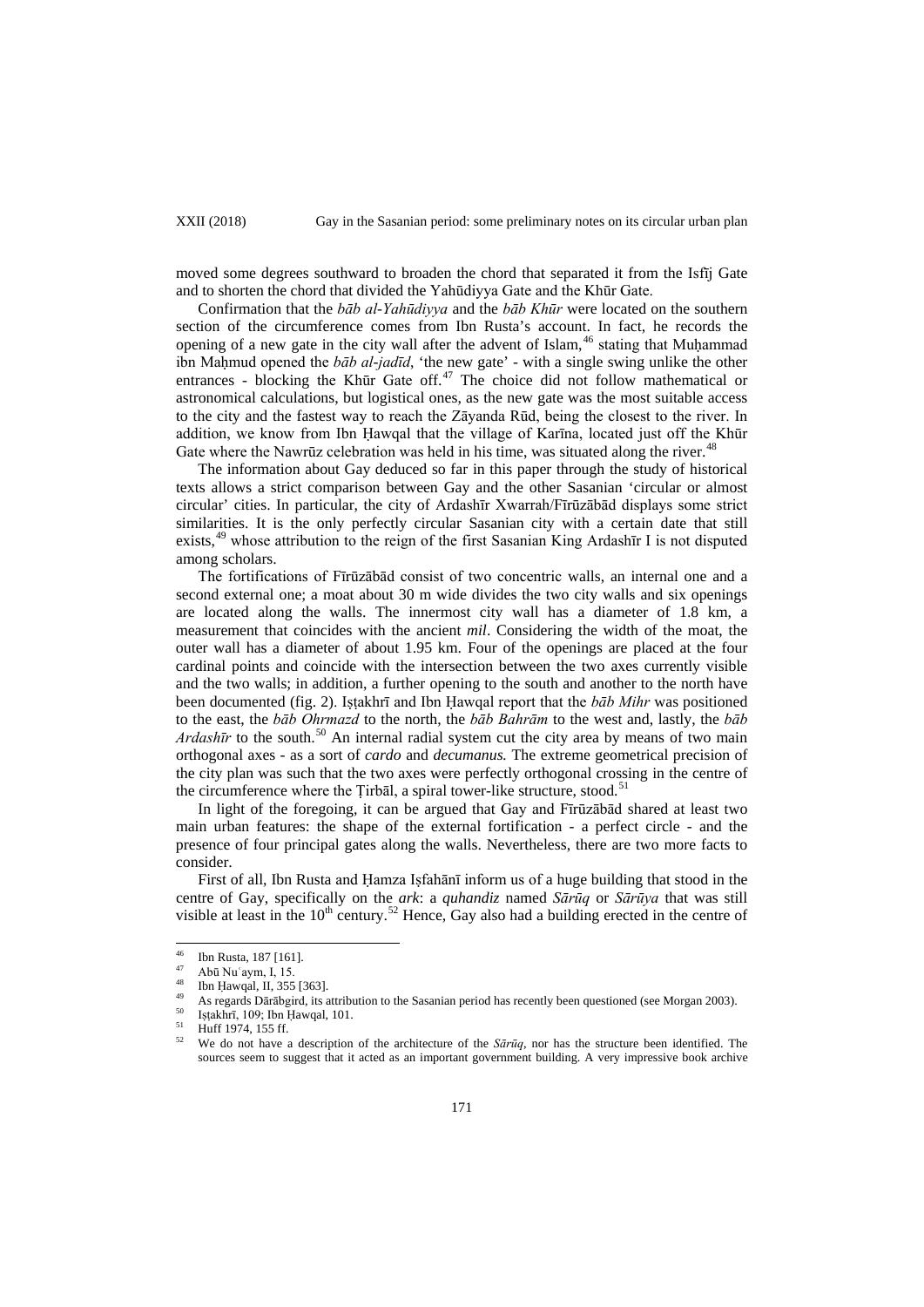its circumference, overlooking the surrounding area as the Ṭirbāl correspondingly did in Fīrūzābād. Consequently, it is reasonable to assume that Gay also had two main thoroughfares that departed from the gates and met at the city's centre, shaping the street network and water canalisation, as is still quite evident in Fīrūzābād from aerial or satellite photos.

Another characteristic shared by Gay and Fīrūzābād is the distinct allusion to the Zoroastrian cult sphere and astronomy in the designation of the city gates. With respect to Gay, we have Khūr, from *khurshīd*, the Persian name for the sun, representing Ohrmazd; Ṭīrah, which comes from the name of the *yazata* Tīr, the great Chief of the fixed stars; and Māh, the Persian name for the moon.

The same occurred at Fīrūzābād where the names of three of the four gates had an astronomical link: *Mihr*, the Sun; *Bahrām*, Mars; *Ohrmazd*, Jupiter.<sup>[53](#page-8-3)</sup> The *bab Mihr* is associated, as is the homonymous *bāb Khūr* in Gay, with the east and the place where the sun rises. The northernmost gate, called *bāb Ohrmazd*, took its designation from the creator god. The *Bundahishn* lists four star quadrant-commanders and numerous districtcommanders that exercise jurisdiction over the various parts of the sky; in the arrangement of the leaders, Ohrmazd is associated with *Haftōring* or Ursa Major, the constellation marking the north.<sup>[54](#page-9-0)</sup> Furthermore, in Zoroastrian doctrine Ohrmazd is opposed to Ahriman. The principle of evil is associated in Zoroastrian literature with the north, so much so that the Middle Persian term indicating this cardinal point is avoided for fear of evoking its terrible powers. So it may be plausible to suppose that the name Ohrmazd also had apotropaic value: the creator god would have been elected to protect the northern gate from enemy, spiritual and perhaps even material attacks, as possible enemy intervention was in fact expected from the north, as further testified by the presence of the Qal'a-yi Dukhtar.<sup>[55](#page-9-1)</sup> The western gate on the other hand, the *bāb Bahrām*, may have been linked to the planet Mars, associated with the war god Bahrām. In fact, in the *Bundahishn*, Bahrām or Mars are connected together with the commander star Wanand/Vega to the west.<sup>[56](#page-9-2)</sup>

The foregoing indisputably reveals a close connection between the urban layout of Fīrūzābād and Gay and Zoroastrian astrological-astronomical beliefs. This is reflected not only in the denomination of the gates, but, above all, in their positioning. As for Gay, it is significant to note here that the names of the aforementioned three gates (Khūr, sun; Māh, moon; Ṭīrah, the *yazata* of the fixed stars) are a direct echo of the already quoted passage found in the *Bundahishn* and also of a formula of the *Mihr Niyāyishn* referring to the good

was placed inside it, full of Middle Persian texts on the most varied disciplines, since there was no building more solid or more suitable for their conservation. There was also a fortress called *Sārūq* at the centre of Hamadhān's *shāhristān* (Ibn al-Faqīh, 265 [219]; Mustawfī, 74 [71]; Yāqūt, 295 and 600). Mustawfī describes the city of Hamadhān as having an ancient fortress in adobe, called *Shahristān*, standing in the city centre and whose erection he attributes to Darius III (330-336 BCE). This ancient citadel is, instead, called *Sārūq* by Ibn al-Faqīh, who briefly describes it as a fortress with three façades and eight double iron gates. Here too the construction is attributed to Darius III. The meaning of the word *Sārūq* is still uncertain.

<span id="page-9-3"></span> $53$  See Huff 1974, 155 ff.

<span id="page-9-1"></span><span id="page-9-0"></span><sup>54</sup> *Bundahishn*, V.4.

<sup>55</sup> Rossi 2016.

<span id="page-9-2"></span><sup>56</sup> *Bundahishn*, V.4.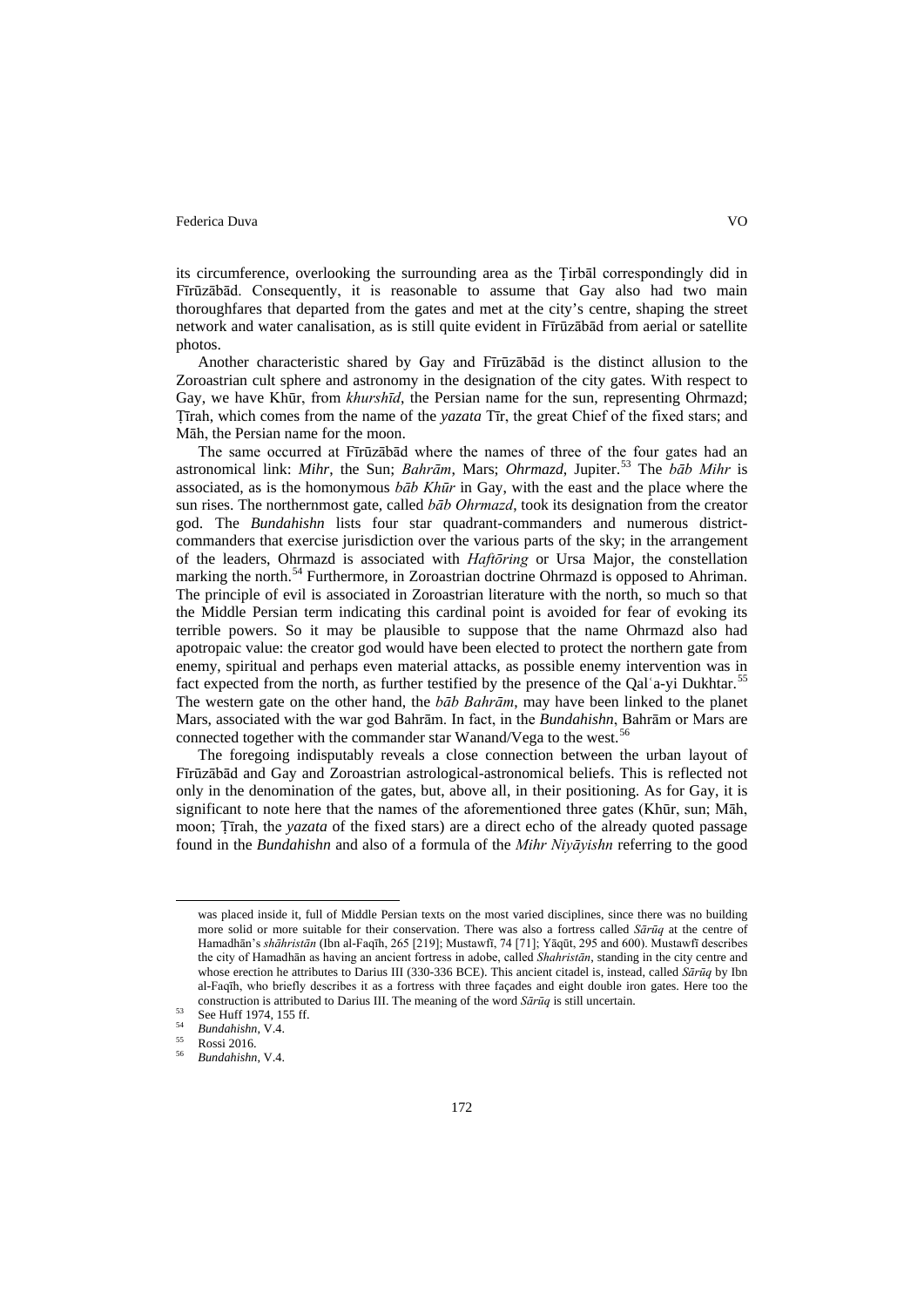luminaries<sup>[57](#page-9-3)</sup> associating the sun, moon and fixed stars. Continuing the speculation, it is very interesting to note that the stars, the moon and the sun were all thought to orbit around Mount Tērag, the central point of the Earth, and that there were 'apertures' through which the rays of the sun passed every day. Hence, everything seems to point to the city having been founded as a tangible sign of the universe as the Sasanian believed it to work. The central *ark* of Gay, emphasised by the presence of the *Sarūq*, symbolised Mount Tērag, while the city gates represented four of the most important *rojin*, those coinciding with the summer and winter solstice, key moments of the year.

We believe that further astro-archaeological research on the circular cities, and in particular Gay and Fīrūzābād, should be done. The hypothesis suggested here is intended as a mere first step, but it is in any case a stimulus to continue looking at the influence of royal Sasanian patronage in the erection or foundation of cities and buildings, etc.<sup>[58](#page-10-0)</sup>

#### **REFERENCES**

ABŪ NUʿAYM

1931 *Dhikr Akhbār Iṣbahān*: S. DEDERING (ed.), 2 vols., Leiden 1931. ABŪ'L-SHAYKH 1987-1992 *Ṭabaqāt al-muḥaddiṭīn bi-Iṣbahān wa'l-wāridin ʿalayha*: H. AL-BALUSHI (ed.), Beirut 1987-1922. ARIOLI, A. 1979 Notizie sulla moschea Jāmiʿ di Isfahān in una fonte prosopografica del X secolo: *Annali di Ca' Foscari, Serie Orientale* 18/3 (1979), pp. 61-69. *AVESTĀ* 2013 *Avestā*: A. ALBERTI (ed.), Novara 2013. BARTHOLD, W. 1984 *An Historical Geography of Iran*, Princeton 1984. BLOCHET, E. 1895 Liste géographique des villes de l'Iran: *Extrait du Recueil de travaux relatifs à la Philosophie et à l'Archéologie égyptiennes et assyriennes* 17 (1895), pp. 165-176. BLOIS, F.C. DE<br>1997 Sha 1997 Shahristān: *Encyclopaedia of Islam*<sup>2</sup> , 9, Leiden 1997, p. 220. *BUNDAHISHN* 1880 *The Bundahis, Bahman Yast, and Shâyast lâ-Shâyast*: E.W. WEST (ed.), *Pahlavi Texts*, vol. 1, Oxford 1880. 1956 *Zand-Akasih Iranian or Greater Bundahishn*, B.T. ANKLESARIA (ed.), Bombay 1956. CERETI, C.G.

2004 Some notes on the Sasanid coinage of Esfahan and a Few Mint Signatures: *Atti del Convegno Internazionale "La Persia e Bisanzio"*, Roma 2014, pp. 309-326.

 <sup>57</sup> «E riveriamo le Stelle, la Luna e il Sole (we reverence the Stars, the Moon, and the Sun)» (*Mihr Niyāyishn*, 12 in *Avestā*, ed. Alberti 2013, 229).

<span id="page-10-0"></span><sup>58</sup> Another collateral field that should be explored is that of the chart and horoscopes made in order to obtain the best day and time to build or found or act with good auspices. We are very aware of natal charts, but Islamic sources also mention horoscopes used in building practices. For instance, Tabarī states that Kusraw I, when building a dam on the Tigris, consulted his astrologers and magicians for the best auspices (Ṭabarī, V, 333 [1011-1012]).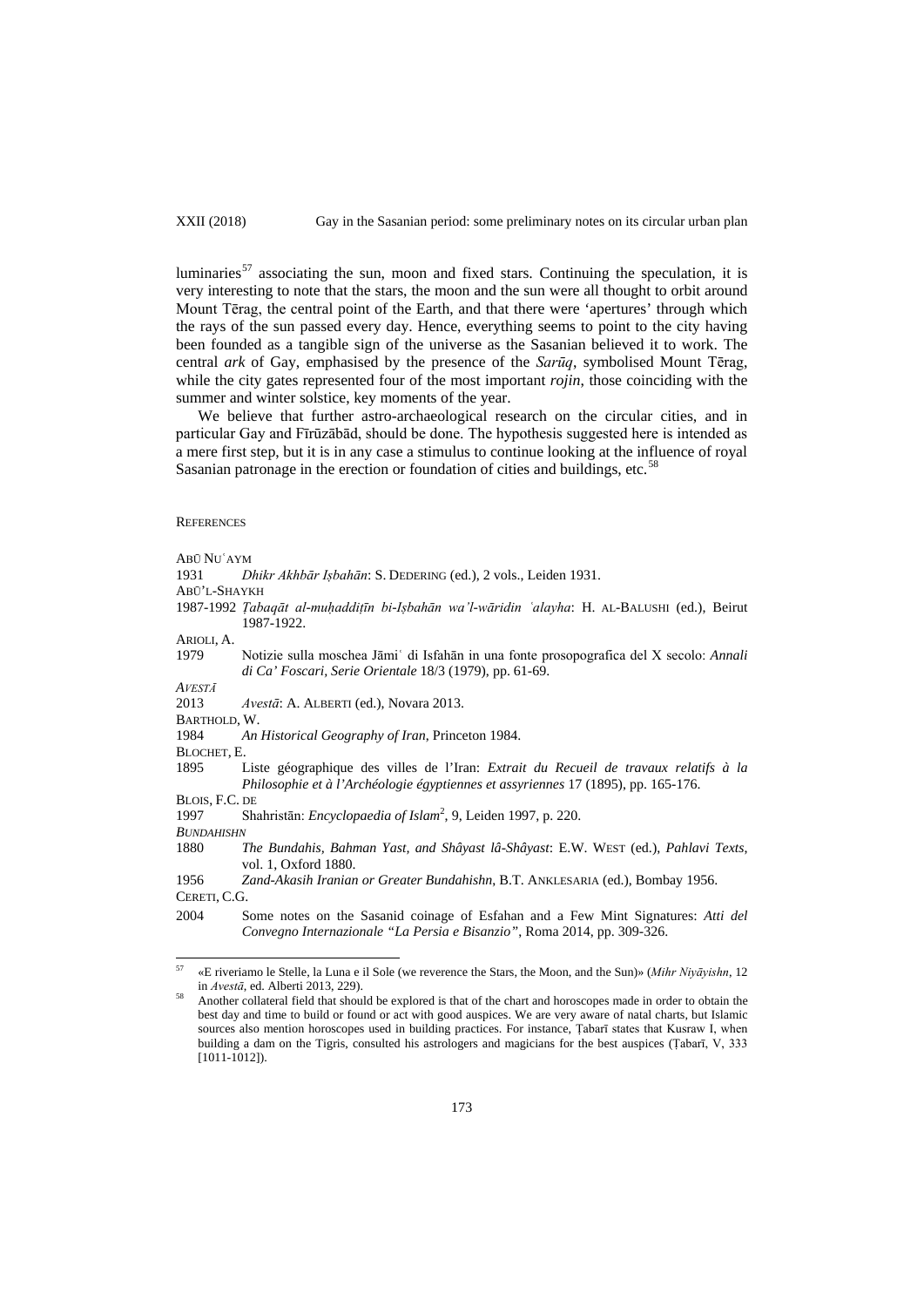1874 *Nukhbat al-Dahr fi Ajaʾib al-Barr wa'l-Bahr*: A.F. MEHREN (ed.), *Manuel de la cosmographie du moyen âge*, Copenhagen 1874.

| DUVA, |  |
|-------|--|
|-------|--|

- 2017 New Perspectives on the First Abbasid Masjid-I Jumʿa of Iṣfahān: *Vicino Oriente* XXI (2017), pp. 97-109.
- GOLOMBEK, L.<br>1974 Ur
- 1974 Urban Patterns in Pre-Safavid Isfahan: *Studies on Isfahan. Proceedings of the Isfahan Colloquium*, Part I (Iranian Studies 7/1-2), Tehran 1974, pp. 18-44.
- ḤAMZA IṢFAHĀNĪ

HERZFELD, E.

1968 *The Persian Empire: studies in geography and ethnography of the ancient Near East*, Wiesbaden 1968.

HUFF, D.

1974 *An Archaeological Survey in the Area of Firuzabad, Pars in 1972*: F. BAGHERZADEH (ed.), *Proceedings of the 2nd Annual Symposium on Archaeological Research in Iran, Teheran 1973*, Tehran 1974, pp. 155-179.

HUYSE, PH.

- 1999 Die dreisprachige Inschrift Šābuhrs I. an der Kaʿba-i Zardušt (ŠKZ): *Corpus Inscriptionum Iranicarum*, III/1, vol. 1, London 1999.
- IBN AL-FAQĪH
- 1973 *Mukhtaṣar Kitāb al-Buldān*, ed. H. Massé, *Abregé du Livre des pays*, Damascus 1973.
- IBN ḤAWQAL<br>1964 K 1964 *Kitāb Ṣūrat al-ʾarḍ*: G. WIET (ed.), *Configuration de la terre*, 2 vols., Paris 1964.
- IBN KHURDĀDHBA
- 1865 *Kitāb al-masālik wa al-mamālik*: CH. BARBIER DE MEYNARD (ed.), *Le livre des routes et des provinces*, Paris 1865.

IBN RUSTA<br>1955

1955 *Kitāb al-Alʿāk an-Nafīsa*: G. WIET (ed.), *Les atours précieux*, Le Caire 1955.

ISTAKHRĪ

- 1870 *Kitāb al-masālik al-mamālik*: M.J. DE GOEJE (ed.), Leiden 1870.
- KAZEMI, Y.
- 2014 An Investigation of Astronomical Features and Calendric Function in Jayy City and the Palace of Sarvestan: *Honar-Ha-Ye-Ziba-Memari-Va-Shahrsazi* 19/4 (2014), pp. 91-102.
- 2015 Cultural and Historical Landscape of Ātašgāh-i Isfahān: *Buletin Teknologi Tanaman* 12/1, Supplement 2, pp. 355-360.
- 2016 Solar Considerations in Planning of Three Circular Cities in Ancient Persia: *Archäologische Mitteilungen aus Iran und Turan* 46, pp. 321-330, Berlin 2016.

LASSNER, J.

1970 *The Topography of Baghdad in the Early Middle Ages*, Detroit 1970.

MĀFARRŪKHĪ

1933 *Kitāb maḥāsin Iṣfahān*: H. ṬIHRĀNĪ (ed.), Tehran 1933.

MARKWART, J.

1901 *Ērānshahr*, Berlin 1901.

MASʿŪDĪ

1861-1877 *Murūj adh-dhahab wa maʾādin al-jawhar*, *Maçoudi. Les Prairies d'Or. Texte et traduction*: CH. BARBIER DE MEYNARD - A. PAVET DE COURTEILLE (eds.), 9 vols., Paris 1861-1877.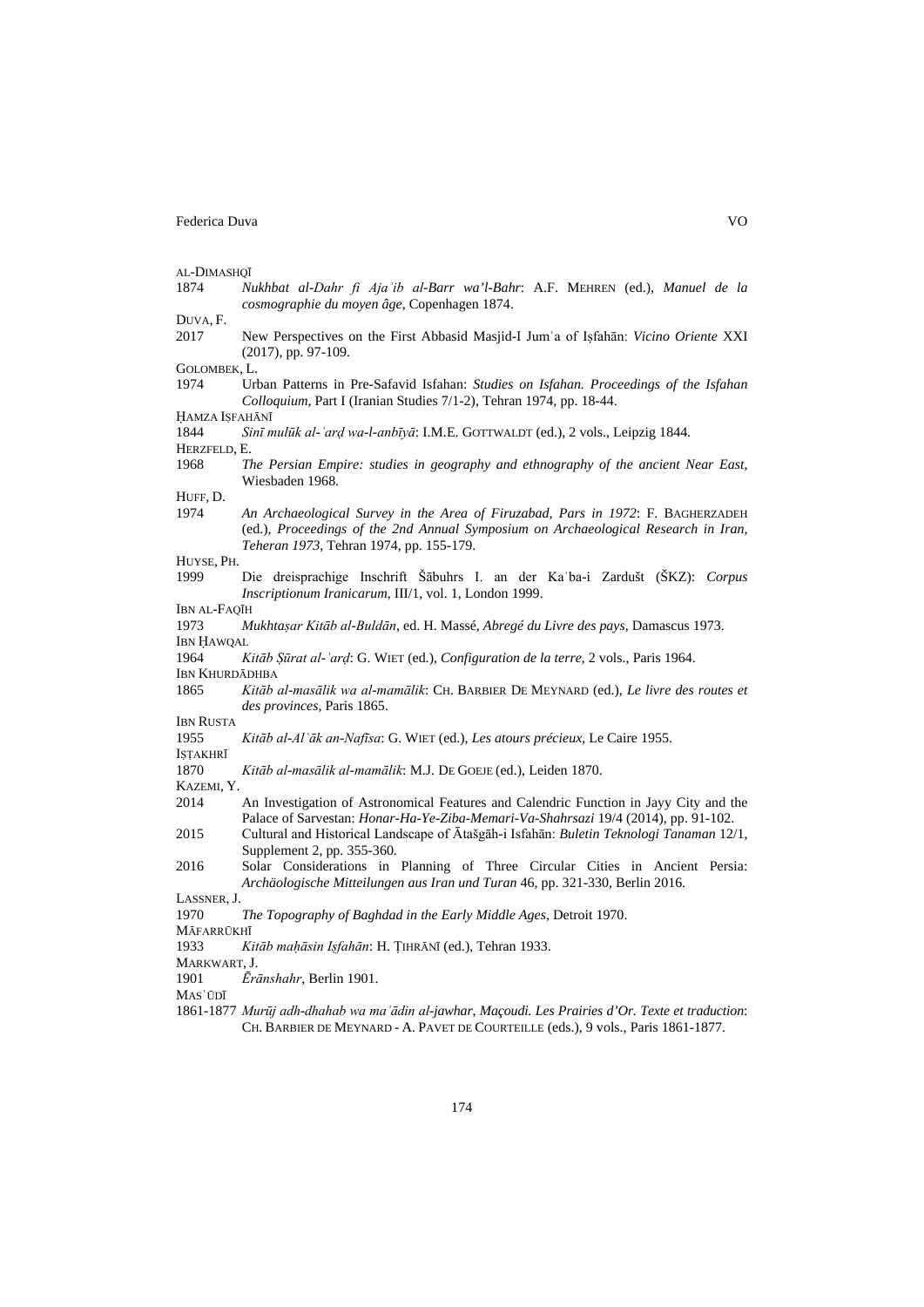#### MOCHIRI, M.

1977 *Etudes de numismatique iranienne sous les Sassanides et Arabe-Sassanides*, 2 vols., Tehran 1977.

MORGAN, P.H.

2003 Some Remarks on a Preliminary Survey in Eastern Fars: *Iran* 41 (2003), pp. 323-338. MUSTAWFĪ

1919 *Nuzhat al-Qulūb*,: G. LE STRANGE (ed.), *The Geographical Part of the Nuzhat al-Qulūb*, London 1919.

POURSHARIATI, P.

2012 New Vistas on the History of the Iranian Jewry in Late Antiquity, part I. Pattern of Jewish Settlements in Iran: H. SARSHAR (ed.), *The Jews of Iran: The History, Religion and Culture of a Community in the Islamic World*, London 2012, pp. 1-32.

ROSSI, D.

2016 *La città storica di Ardashir-Xwarrah presso Firuzabad (Fars, Iran). Fonti e territorio*, MA Thesis, Alma Mater Studiorum University of Bologna (unpublished), 2016.

SAIEDI ANARAKI, F.

2011 Old Isfahan: F. SAIEDI ANARAKI - B. GENITO (eds.), *From the Excavation to the Archive: ADAMJI. A Joint Iranian/Italian Project*, Tehran 2011, pp. 23-32.

SALEHI, A.KH.

2011 Archaeology, Settlements and Territory in the area of Chenarud, beside the Zayandeh River: F. SAIEDI ANARAKI - B. GENITO (eds.), *From the Excavation to the Archive: ADAMJI. A Joint Iranian/Italian Project*, Tehran 2011, pp. 123-130.

**TABAR**<sup>I</sup>

1989-2007 *Tārīkh al-Rusul wa al-Mulūk*: E. YAR-SHATER (ed.), *The History of al-Ṭabarī*, 40 vols., New York 1989-2007.

YĀQŪT

<span id="page-12-0"></span>1861 *Kitāb muʾjam al-buldān*, *Dictionnaire géographique, historique et littéraire de la Perse et des contrées adjacentes: extrait du Moʾdjem el-Bouldan de Yaqout et complété à l'aide de documents arabes et persans pour la plupart inédits*: CH. BARBIER DE MEYNARD (ed.), Paris 1861.